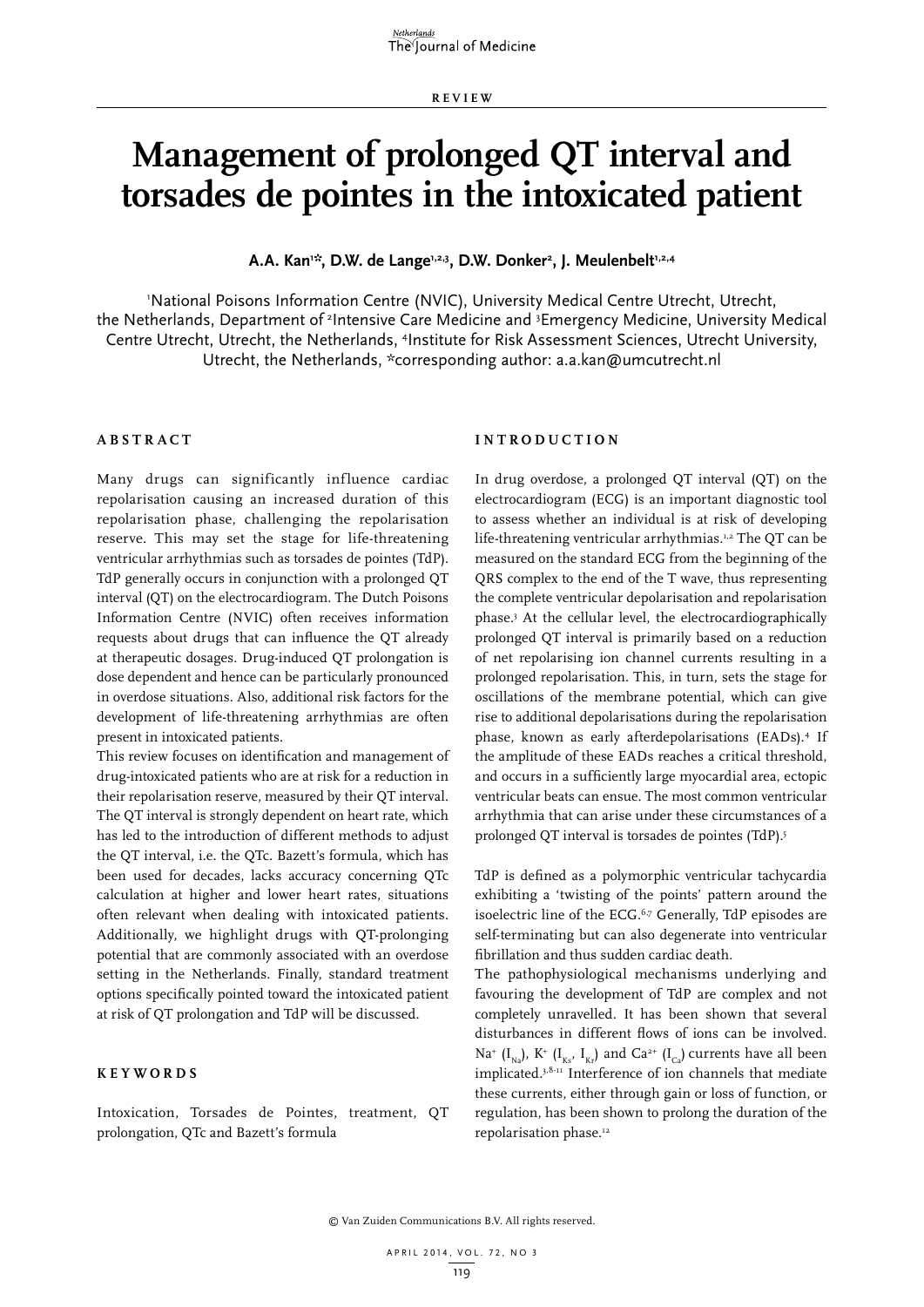In the majority of cases, the mechanism by which drugs can cause a prolonged QT is due to the interaction with the human Ether-a-go-go Related Gene (hERG) subunit of the rapidly activated delayed rectifier K+ channel. This interaction blocks the inward K<sup>+</sup> current (I<sub>Kr</sub>), prolonging the repolarisation phase and thus increasing the likelihood of EADs.<sup>13,14</sup>

This review focuses on the identification, individual risk stratification and management of intoxicated patients (patients who have been misdosed or overdosed, intentionally or unintentionally). Depending on the situation, this subset of patients can be at particular risk for QT prolongation and subsequent malignant arrhythmias such as TdP. We review several methods recommended to determine the rate-corrected QT (QTc) for different heart rates. Additionally, we highlight which potential QT-prolonging drugs are commonly associated with an overdose setting in the Netherlands. Finally, the current advocated treatment of QT prolongation and TdP in intoxicated patients will be outlined.

# **RIS K FA C TORS AND DR U G S T H AT C AN AFFE C T T H E Q T INTER VAL**

### **Risk factors**

A number of risk factors have been described that raise the likelihood of QT prolongation, increasing the chance to develop life-threatening ventricular arrhythmias.

The most common acquired pathological conditions that are associated with QT prolongation are electrolyte disturbances. Particularly hypokalaemia<sup>1,2,15</sup> hypomagnesaemia<sup>2,16-18</sup> and hypocalcaemia<sup>15,19</sup> can alter cellular ionic homeostasis and thus cause electrical dysbalance and promote arrhythmias.

Moreover, a number of different pathological conditions may strongly influence cardiac repolarisation and QT prolongation, i.e., bradycardia, left ventricular hypertrophy, congestive heart failure, cardiomyopathies, myocardial ischaemia and hypertension.<sup>20</sup>

Additionally, a very important risk factor for the development of OT prolongation is the genetic background. This genetic influence can range from an increased susceptibility to develop prolonged QT in response to medication (often polygenetic and dormant), $21,22$  to the relatively rare monogenetic types of congenital long-QT syndromes.<sup>23-25</sup>

Other contributing factors are female gender, $2^{6,27}$  and increasing age.<sup>26,28,29</sup>

### **Drugs associated with prolonged QT**

Many different drugs can cause QT prolongation, some already at regular therapeutic dosages and others particularly in an overdose setting. There are several sources available that list drugs that are associated with prolonged QT. A drug list often used in literature is www. crediblemeds.org (previously www.torsades.org). This online inventory of drugs with potential QT-prolonging properties places drugs in three different risk categories for TdP. Currently 136 different drugs are listed on this website.

To give insight into which drugs are commonly associated with intoxications, a ranking was made of the number of information requests concerning these types of drugs to the Dutch Poisons Information Centre in 2012 (*table 1*). Unfortunately, European data are not available; nevertheless, we expect that the drugs summarised in *table 1* reflect the European situation.

# **M EAS U RIN G T H E Q T INTER VAL**

#### **QT interval**

A number of manual and automated approaches to measure the QT interval have been described in the literature. Nevertheless, some pitfalls in determining the 'correct' QT interval remain.

Most experts agree that computerised measurements of QT and corrections for heart rate (QTc) are not sufficiently accurate.<sup>30-33</sup> Manual determination of the QT also has inherent shortcomings, i.e., identifying the onset of the Q wave, and especially the end of the T wave, may be subject to considerable misinterpretation and intra- or inter-observer variability.33-36 Postuma *et al.* confirmed this variability, yet showed that with clear

| Table I. Top 10 information requests at the Dutch<br>Poisons Information Centre regarding intoxications with<br>QT-prolonging drugs |                             |                                                                       |  |  |  |  |
|-------------------------------------------------------------------------------------------------------------------------------------|-----------------------------|-----------------------------------------------------------------------|--|--|--|--|
|                                                                                                                                     | Rank Drug (TdP risk grade)* | # Information requests in 2012                                        |  |  |  |  |
| T                                                                                                                                   | Quetiapine (2)              | 939                                                                   |  |  |  |  |
| 2                                                                                                                                   | Citalopram (I)              | 387                                                                   |  |  |  |  |
| 3                                                                                                                                   | Promethazine (2)            | 374                                                                   |  |  |  |  |
| $\overline{4}$                                                                                                                      | Venlafaxine (2)             | 337                                                                   |  |  |  |  |
| 5                                                                                                                                   | Mirtazapine (2)             | 3I2                                                                   |  |  |  |  |
| 6                                                                                                                                   | Paroxetine (3)              | 263                                                                   |  |  |  |  |
| 7                                                                                                                                   | Olanzapine (2)              | 260                                                                   |  |  |  |  |
| 8                                                                                                                                   | Fluoxetine $(3)$            | 229                                                                   |  |  |  |  |
| O)                                                                                                                                  | Risperidone (2)             | 208                                                                   |  |  |  |  |
| IO                                                                                                                                  | Sertraline (3)              | 195                                                                   |  |  |  |  |
|                                                                                                                                     |                             | $\frac{1}{1}$ $\frac{1}{1}$ $\frac{1}{1}$ $\frac{1}{1}$ $\frac{1}{1}$ |  |  |  |  |

**\*Risk grades as allocated by www.crediblemeds.org. (1) Risk for TdP: substantial evidence supports the conclusion that these drugs, at therapeutic levels, can prolong the QT interval and can have a risk of TdP in some patients. (2) Possible risk for TdP: substantial evidence supports the conclusion that these drugs, at therapeutic levels, can cause QT prolongation but there is insufficient evidence at this time that they have a risk of causing TdP. (3) Conditional risk for TdP: substantial evidence supports the conclusion that these drugs can prolong QT and therefore have a risk of TdP, but only under certain known conditions (e.g. excessive dose, drug interaction, etc.).**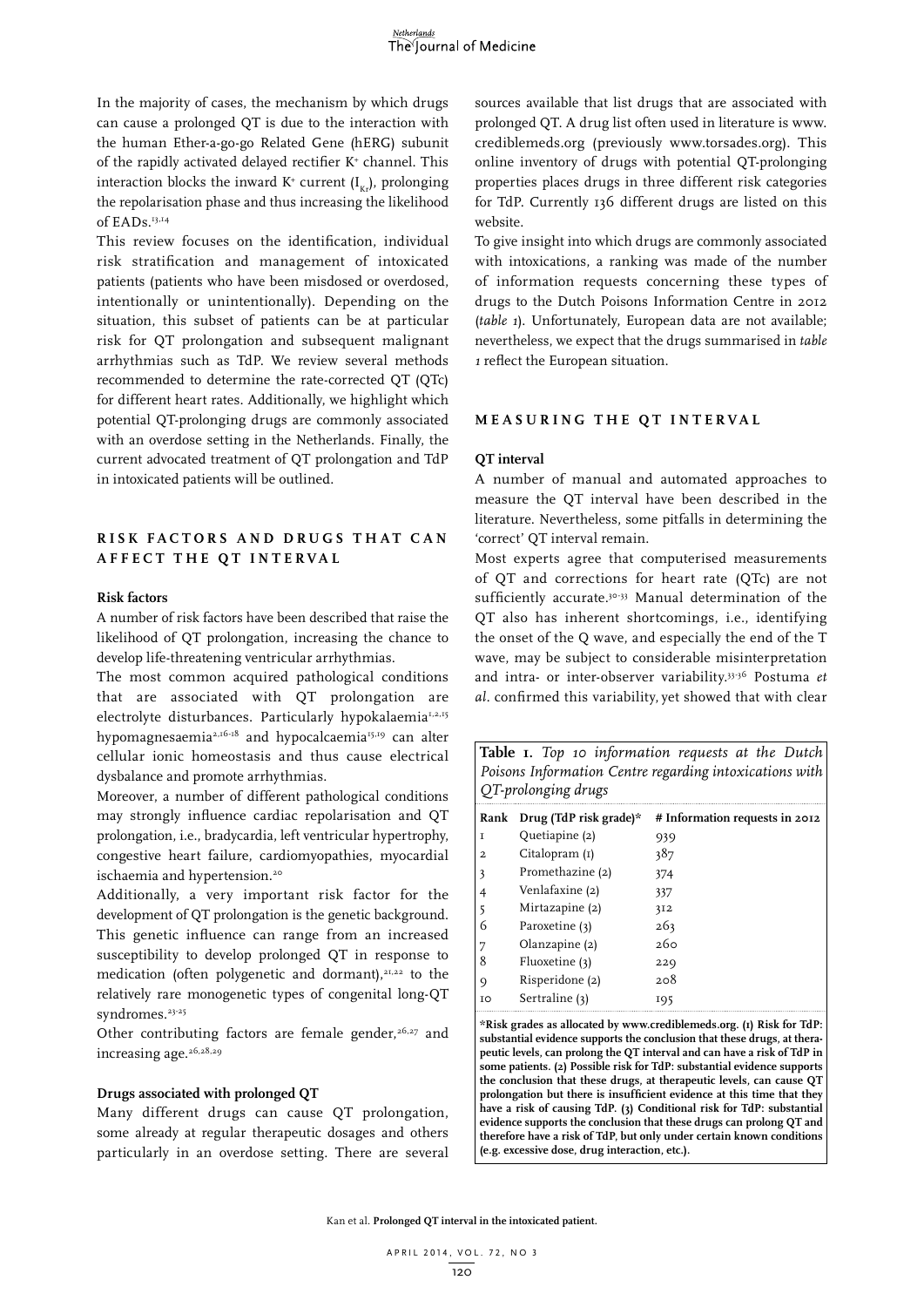

instructions the QT interval can be calculated manually in a very accurate way ( *figure 1A, C*).37 *Figure 1* provides two examples of manual approaches that have proven to give reliable and reproducible measurements of the QT interval; with some practice they take only 1-2 minutes ( *figures 1A* and *1B*). A third and quick option in cases of emergency is suggested in Goldfrank's toxicological emergencies, where only the bipolar limb lead that best shows the end of the T wave is measured and averaged over 3 to 5 beats.<sup>11</sup>

### **QT interval correction for heart rate**

The QT interval importantly depends on heart rate. The interval is prolonged at slower heart rates and shortens as the heart rate increases. Already in the 1920s, Henry Cuthbert Bazett developed a formula to correct for this heart rate dependence and introduced what is known as the corrected OT (OTc).<sup>38</sup> Yet, it is well known that this formula tends to overcorrect at a faster heart rate while undercorrecting at low heart rates.39-48 This leads to a tendency to be too conservative at high heart rates, while under-correcting at low heart rates.

**Figure 1.** *Two methods of manual QT interval determination*



| Subjects studied                                                              | # Patients Range | of HR<br>(bpm) | Formulae tested                                                                                    | Recommended formulae Method of uncorrected Reference                                                                                                        | QT measurement                                                                                                             |                                  |
|-------------------------------------------------------------------------------|------------------|----------------|----------------------------------------------------------------------------------------------------|-------------------------------------------------------------------------------------------------------------------------------------------------------------|----------------------------------------------------------------------------------------------------------------------------|----------------------------------|
| Healthy subjects                                                              | 10 000           | 40-125         | - Bazett,<br>- Fridericia<br>- Framingham<br>- Hodges                                              | M: HR < 100: Fridericia<br>$HR > \text{ioo: Hodges}$<br>F: HR <sub>100</sub> Hodges,<br>HR > 100 Fredericia<br>All: HR < 60 Fredericia<br>$HR > 6$ o Hodges | Automatic (an<br>algorithm reporting<br>the 'true' longest<br>interval from multiple<br>leads excluding clear<br>outliers) | Luo et al.<br>2004               |
| TdP patients                                                                  | <b>I29</b>       | $30 - 160$     | - Bazett<br>- Isbister nomogram                                                                    | M: n.s.<br>F: n.s.<br>All: Isbister nomogram                                                                                                                | Median of six ECG<br>leads                                                                                                 | Chan et al<br>2007               |
| Pacemaker candidates<br>without significant heart<br>disease                  | 4I               | 60-100         | - Bazett,<br>- Fridericia<br>- Sagie-Framingham<br>- Hodges - Karjalainen<br>nomogram              | M: n.s.<br>F: n.s.<br>All: Hodges                                                                                                                           | Max QT in any of 12<br>leads                                                                                               | Chilakadis<br>et al. 2010        |
| Drug intoxicated<br>patients (with &<br>without QT- prolonging<br>properties) | 54I              | $30 - 150$     | - Bazett - Isbister<br>nomogram                                                                    | M: n.s.<br>F: n.s.<br>All: Isbister nomogram                                                                                                                | Median of six ECG<br>leads                                                                                                 | Waring et<br>al. 2010            |
| L-QT patients (TdP<br>versus non-TdP)                                         | 29               | 47-79          | - Bazett,<br>- Fridericia<br>- Sagie-Framingham<br>- Hodges - Karjalainen<br>nomogram - Rautaharju | M: Hodges<br>F: Hodges<br>All: Hodges                                                                                                                       | Max QT in any of 12<br>leads                                                                                               | Chilakadis<br><i>et al.</i> 2012 |
| Bundle branch block<br>patients                                               | 7I               | 60-100         | - Bazett,<br>- Fridericia<br>- Sagie-Framingham<br>- Hodges - Karjalainen<br>nomogram - Rautaharju | M: n.s.<br>F: n.s.<br>All: Hodges                                                                                                                           | Max QT in any of 12<br>leads                                                                                               | Chilakadis<br><i>et al.</i> 2012 |
| Dual-chamber device<br>recipients with &<br>without QT prolongation           | 123              | $52 - 100$     | - Bazett,<br>- Fridericia<br>- Sagie-Framingham<br>- Hodges - Karjalainen<br>nomogram              | M: n.s.<br>F: n.s.<br>All: Hodges                                                                                                                           | Max QT in any of 12<br>leads                                                                                               | Chilakadis<br><i>et al.</i> 2010 |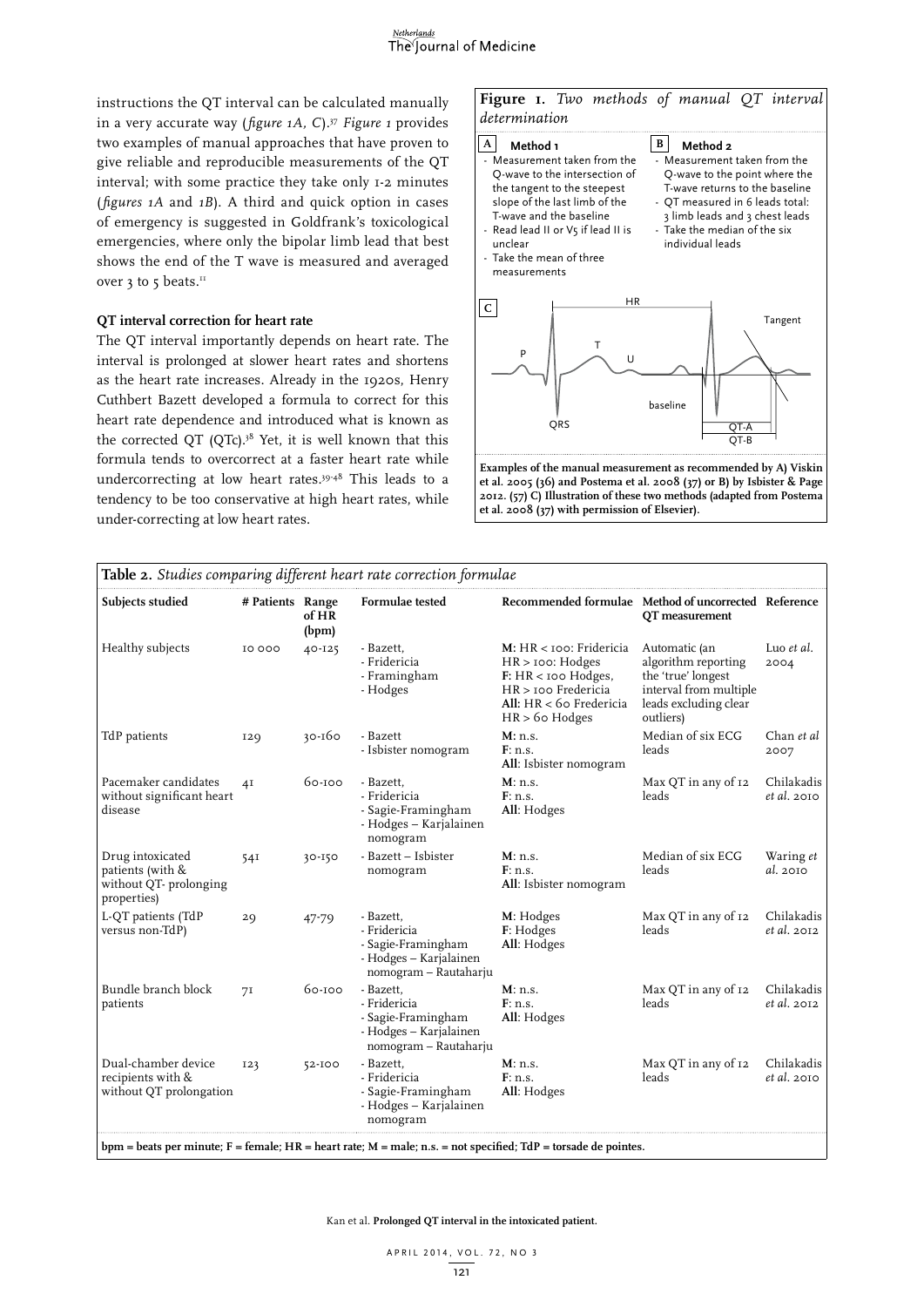This tendency to underestimate the QT interval at low heart rates is particularly treacherous as the risk of TdP increases when the heart rate decreases.<sup>33,41,43,49,50</sup> Nevertheless, to date Bazett's formula is routinely used in automated ECG measurement to determine the corrected QT interval (QTc) for heart rate. It should be noted that Bazett's formula adequately corrects for heart rates varying between 50 and 90 beats per minute (bmp).<sup>11,51,52</sup>

Trying to compensate for the shortcomings of Bazett's formula a number of alternative formulae have been introduced. Already in 2009 the American Heart Association, in conjunction with the Council of Clinical Cardiology and the Hearth Rhythm Society, recommended to use a different formula which is less influenced by heart rate than the Bazett's formula.53 No consensus about which formula is best has been reached, however. A literature search about this topic in the last decade shows that the formulae of Hodges and Fredericia and the QT nomogram of Isbister have been suggested as better alternatives for the Bazett's formula (*table 2*). These alternatives are especially valuable for patients with bradycardia or tachycardia, as differences ranging from 30 to >100 msec can be calculated depending on the heart rate of a patient (*figure 2*).

The largest study concerning this topic in the last decade was performed in 2004 and involved 10,000 ECG recordings.46 The authors compared several correction formulae by calculating the dependence of the calculated QTc by these formulae on heart rate. Depending on sex and heart rate, they found different formulae superior to

**Figure 2.** *Comparison of three heart rate correcting formulae based on two values of uncorrected QT (350 ms and 530 ms)* 850 **Bazett's** - Hodges 750  $\Omega$ Frederica 650 **c (msec)** 550 QT 530 450 **QT** 350 QT 350 250 150 50 30 40 50 60 70 80 90 100 110 120 130 140 150 **Heart rate (bpm) Bazett's correcting formula clearly gives higher values of QTc at faster heart rates and lower values with slower heart rates. These differences can lead to different risk stratifications.** 

Bazett's formula (where the smallest correlation between heart rate and QTc was deemed best) (*table 2*). A potential confounding factor in this study is that the measurements were all performed automatically. Other studies in smaller patient groups and with manual ECG reading in patients, suffering from different heart conditions, confirmed that Hodges' formula and Fridericia's formula are superior to Bazett's formula.42,3,54,55

Isbister *et al.* decided not to use a direct correction for heart rate anymore, but to plot the heart rate against the uncorrected QT interval in a nomogram. The studies they performed using this approach have shown good specificity and sensitivity with regard to predicting patients at risk for developing TdP at various heart rates. The nomogram performed particularly well at low heart rates, making this method of heart rate correction particularly valuable in bradycardic situations when the risk for TdP is increased.41,56,57

In all, several strategies have been developed to measure the QT and to determine the QTc, a true golden standard has not generally been accepted, however. It therefore seems wise to follow the FDA's recommendation when analysing a patient who might be at risk for QT prolongation, which is to conduct a 'thorough QT study' in vulnerable patients (www.fda.gov). This means that an automated measurement with Bazett's correction for heart rate is not sufficient for patients at risk. The aforementioned approaches for QT and QTc measurements are all valuable tools for this thorough QT study.

## **RIS K ASSESS M ENT OF T H E INTO X I C ATED PATIENT FOR TD P**

The drugs listed on crediblemeds.org have all been implicated in QT prolongation to different degrees. High-risk drugs, such as erythromycin, methadone and haloperidol,58,59 exhibit clear QT prolongation already at therapeutic concentrations. Drugs in a lower risk category, such as ciprofloxacin and fluconazole, 60.62 are likely to require additional risk factors, such as electrolyte disturbances, drug interactions, overdosage or bradycardia before resulting in QT prolongation and possible TdP. These risk factors are more likely to be present in the intoxicated patient (especially when a patient has been exposed to large amounts or combinations of drugs). Additionally, with virtually all QT-prolonging drugs the risk of prolonged QT times, and possible TdP, increases as a function of plasma drug concentration.20 For citalopram, for instance, a clear relationship exists between the dose and the risk of QT prolongation and TdP.63-65 However, for many drugs there is limited information on the risk for significant QT prolongation and TdP. Hence, cut-off values of acceptable

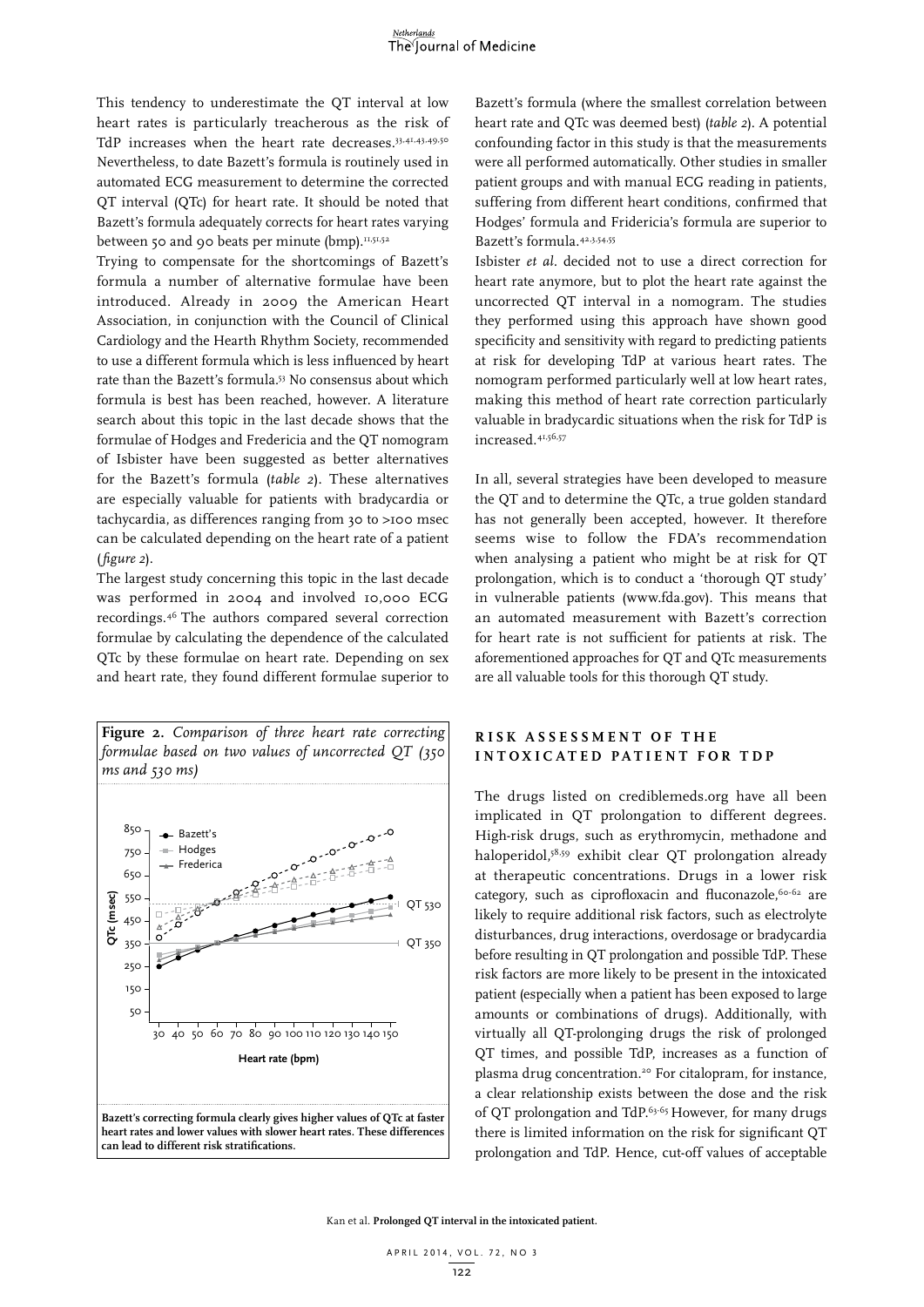QTc times are used in the clinic, or the QT nomogram of Isbister *et al.* is used to determine the risk for TdP.

Depending on the source, a QTc >450 or 470 for males and >470 or 480 for females has been correlated to an increased risk of TdP and sudden death.<sup>20,46,66,67</sup> Additionally, data from congenital LQT studies and case reports and small series of patients with drug-induced TdP show that a QTc of >500 ms is associated with a 2- to 3- fold higher risk of TdP.<sup>20,50,68-70</sup>

# **TREAT M ENT OF T H E INTO X I C ATED PATIENT W IT H P ROLON G ED Q T C**

## **Correction of metabolic and electrolyte disturbances: particularly Mg2+ and K+**

Correction of electrolyte disturbances, bradycardia, acidaemia, hypotension and hypoxia is of the utmost importance (*figure 4*).<sup>11,71,72</sup>

Particularly hypomagnesaemia should be avoided as Mg**2+** can suppress EADs. A Mg**2+** level of 1-2 mMol/l is recommended (physiological levels: 0.7-1 mMol/l).

With regard to potassium levels it is recommended to maintain serum potassium between 4.5 and 5 mMol/l (physiological levels: 3.8-5.5 mMol/l) as this shortens the QT interval.73,74

**Figure 3.** *Recommended approach when encountering an intoxicated patient who might be at risk for QT prolongation and TdP*



# **Raising extra-cellular Na+ and pH through bicarbonate treatment with drugs exhibiting Na+ channel blocking properties**

If the intoxication involves a drug with Na**<sup>+</sup>** channel blocking properties (e.g. tricyclic antidepressants, cocaine, IA and IC antiarrhythmics, or antipsychotic drugs) bicarbonate therapy can be used to lessen the degree of sodium channel blockade through increased extra-cellular sodium (*figure 4*).<sup>11,75-78</sup>

Saline appears to be less effective than sodium bicarbonate because some QRS-prolonging drugs are proposed to have a pH-dependent binding to the sodium channels, with less extensive binding at higher pH. The recommended pH level with bicarbonate treatment is between 7.50 and  $7.55$ .<sup>11,71</sup> Using bicarbonate treatment with other drug exposures that do not affect Na**<sup>+</sup>** channels is contraindicated, due to the inherent the risk of inducing hypokalaemia with this treatment.

# **Replacing slow kinetic sodium block with fast kinetic antiarrhythmic agent lidocaine treatment with drugs exhibiting Na+ channel blocking properties**

Lidocaine is an antiarrhythmic drug that also blocks cardiac Na**+** channels. It therefore seems counterproductive to treat adverse events of other Na**<sup>+</sup>** blocking drugs with this drug. Yet the pharmacological properties of lidocaine are such that it displays rapid on and off kinetics.79 To replace Na**<sup>+</sup>** blocking drugs that have slower kinetics with lidocaine has been shown to be beneficial for antipsychotics, class 1A and <sub>I</sub>C antiarrhythmic drugs, sotalol and cocaine.<sup>11,72</sup> Additionally, in poisonings with tricyclic antidepressants (TCA) a beneficial effect of lidocaine has been reported, especially with TCAs displaying particularly slow on- and off-kinetics such as amitriptyline and nortriptyline.71,80 The use of lidocaine in TCA poisoning is only recommended, however, when the cardiotoxicity is refractory to bicarbonate treatment.

# **Intravenous lipid emulsion (ILE) therapy or veno-arterial corporal membrane oxygenation (VA-ECMO) in non-responsive patients**

If an intoxicated patient does not respond to the above-mentioned therapeutic measures, alternatives should be considered. Intravenous lipid emulsion (ILE) therapy can be considered, if the drug has lipophillic properties. If all fails veno-arterial corporal membrane oxygenation (VA-ECMO) should be considered. These treatments have been shown to be effective in several case series with severely intoxicated patients.<sup>81-84</sup> It is important to realise that in most intoxicated patients the support of VA-ECMO is usually needed for a short time only.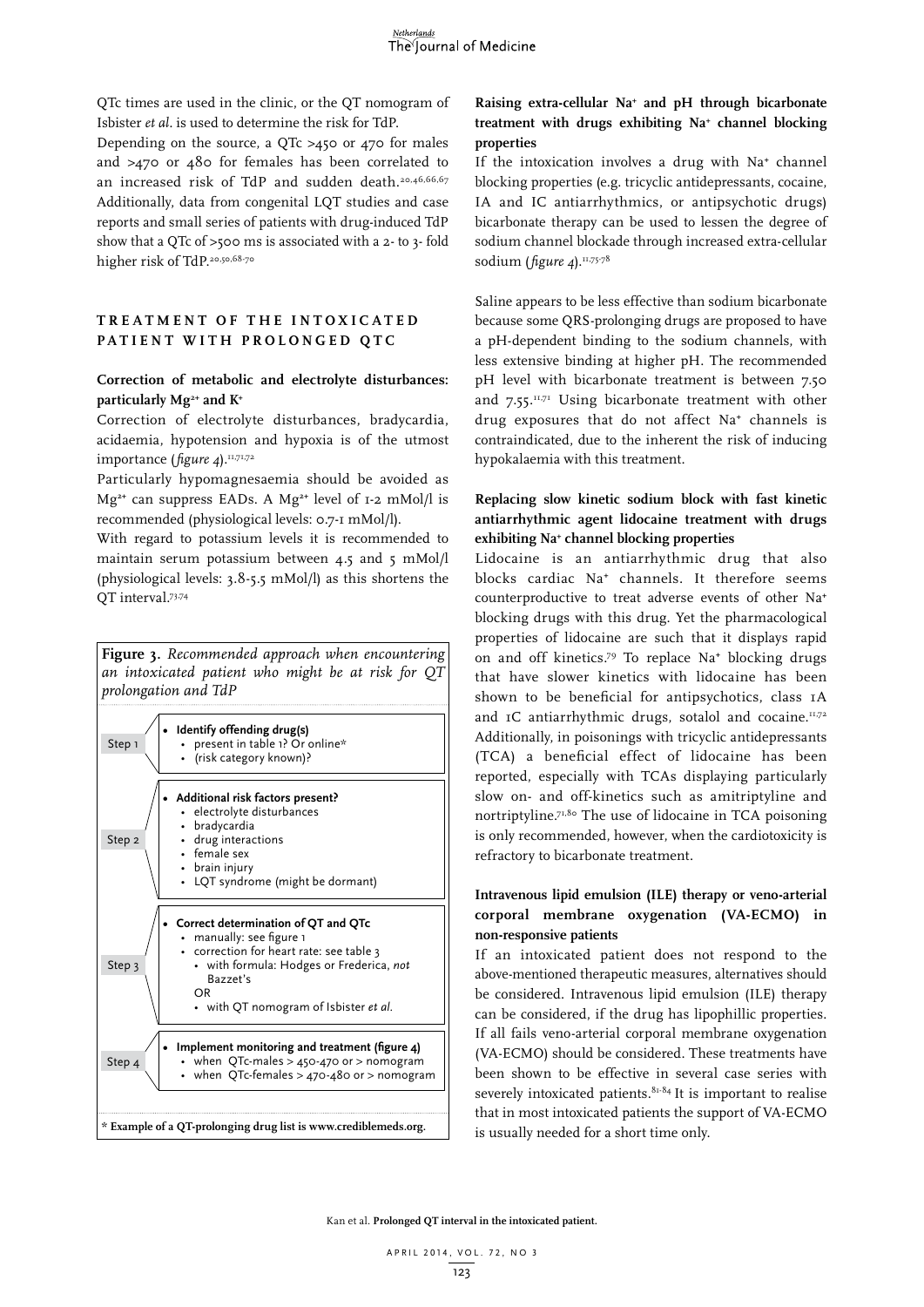#### **Treatment of torsades de pointes**

A patient who progresses into TdP should be treated with 1-2 g **(**4-8 mmol**)** IV magnesium. Intravenous magnesium can suppress episodes of TdP without necessarily shortening QT. This effect can take place even if the levels of magnesium are normal.<sup>85-87</sup> However, serum  $Mg^{2+}$ should be monitored as magnesium toxicity can occur when concentrations exceed 3.0. mMol/l.<sup>88</sup> On the other hand, whenever episodes of TdP persist, it may be necessary to repeat these magnesium infusions. $89$  If potassium repletion and magnesium supplementation is not sufficient to end the TdP, then cardiac pacing can be considered to increase the heart rate.<sup>86,87</sup> Transvenous atrial or ventricular pacing at rates >70 bpm are recommended.90 Additionally, treatment with isoprenaline has been suggested in drug-induced QT prolongation and TdP, provided that ischaemia or hypo-hypertension are not present.<sup>86,87</sup> Again, VA-ECMO should be considered as a salvage therapy. $81,82$ 

## **C ON C L U SION**

This review set out to give additional insights into the identification (*figure 3*) and management (*figure 4*) of the intoxicated patient who might be at risk for QT prolongation and possible TdP.

It has become clear that several factors need to be taken into account when doing this (*figure 3*). The imperative steps are firstly determining which QTc-prolonging drugs (or combinations) are involved, and secondly whether additional risk factors are present. Thirdly, the correct measurement of QT (*figure 1*) and QTc interval is imperative, especially for patients with bradycardia and tachycardia. For example; a bradycardic patient with a heart rate of 40 bpm and QT of 530 msec will have a QTc with Bazett's correction of 433 ms, Hodges correction 495 ms and Fredericia 464 ms (*figure 2*). Both Hodges and Fredericia, and also the nomogram of Isbister, will mark this patient as increased risk, while Bazett's correction would not.

The fourth step is to implement monitoring and treatment if necessary, focussing mostly on correcting acidaemia, hypotension, hypoxia, bradycardia and electrolyte disturbances.

In all, TdP is a life-threatening rhythm disturbance that can lead to sudden death. Identifying and managing intoxicated patients who are at risk for developing TdP is vital. Such patients need close monitoring in an intensive care facility until the intoxicating drug has been eliminated from the body and further risks eliminated. Using the correct method to determine the QTc and correction of electrolyte and metabolic disturbances are critical parts of this process.

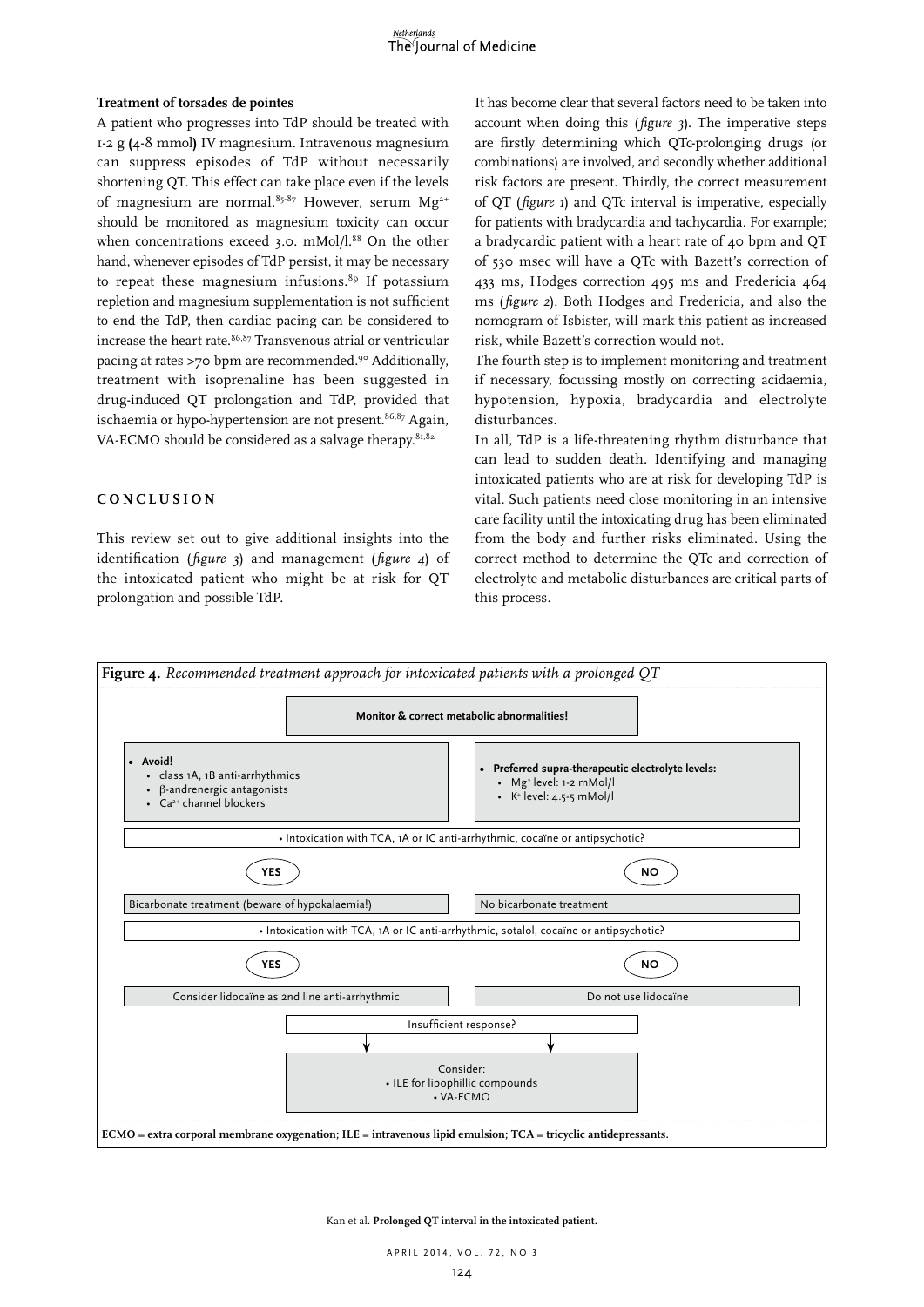## **A C K NO W LED G E M ENTS**

Dr. A. van Velzen for NVIC database information, information specialists at NVIC for information and data gathering, Dr. K. Sjauw Department of Cardiology, AMC for helpful discussions.

#### **REFEREN C ES**

- 1. Chvilicek JP, Hurlbert BJ, Hill GE. Diuretic-induced hypokalaemia inducing torsades de pointes. Can J Anaesth. 1995;42:1137-9.
- 2. Foglia PE, Bettinelli A, Tosetto C, et al. Cardiac work up in primary renal hypokalaemia-hypomagnesaemia (Gitelman syndrome). Nephrol Dial Transplant. 2004;19:1398-402.
- 3. Bayes de Luna A. The Electrophysiological Basis of the ECG: From Cell Electrophysiology to the human ECG. Clinical Electrocardiography: A textbook. Fourth Edition ed. John Wiley & Sons, Ltd.; 2012. p. 34-53.
- Belardinelli L, Antzelevitch C, Vos MA. Assessing predictors of drug-induced torsade de pointes. Trends Pharmacol Sci. 2003;24:619-25.
- 5. Kannankeril PJ, Roden DM. Drug-induced long QT and torsade de pointes: recent advances. Curr Opin Cardiol. 2007;22:39-43.
- Dessertenne F. [Ventricular tachycardia with 2 variable opposing foci]. Arch Mal Coeur Vaiss. 1966;59:263-72.
- 7. Smith WM, Gallagher JJ. "Les torsades de pointes": an unusual ventricular arrhythmia. Ann Intern Med. 1980;93:578-84.
- 8. Bailie DS, Inoue H, Kaseda S, Ben-David J, Zipes DP. Magnesium suppression of early afterdepolarizations and ventricular tachyarrhythmias induced by cesium in dogs. Circulation. 1988;77:1395-402.
- 9. Holstege CP, Eldridge DL, Rowden AK. ECG manifestations: the poisoned patient. Emerg Med Clin North Am. 2006;24:159-77, vii.
- 10. Lionte C, Bologa C, Sorodoc L. Toxic and Drug-Induced Changes of the Electrocardiogram. In: Millis RM, editor. Advances in Electrocardiograms-Clinical Applications. InTech; 2012. p. 271-96.
- 11. Nelson LS, Lewin NA, Howland MA, Hoffman RS, Goldfrank LR, Flomenbaum NE. Goldfrank's Toxicologic Emergencies. 9 ed. New York, NY, USA: McGraw-Hill; 2011.
- 12. Kannankeril P, Roden DM, Darbar D. Drug-induced long QT syndrome. Pharmacol Rev. 2010;62:760-81
- 13. Redfern WS, Carlsson L, Davis AS, et al. Relationships between preclinical cardiac electrophysiology, clinical QT interval prolongation and torsade de pointes for a broad range of drugs: evidence for a provisional safety margin in drug development. Cardiovasc Res. 2003 1;58:32-45.
- 14. Zareba W. Drug induced QT prolongation. Cardiol J. 2007;14:523-33.
- 15. Severi S, Grandi E, Pes C, Badiali F, Grandi F, Santoro A. Calcium and potassium changes during haemodialysis alter ventricular repolarization duration: in vivo and in silico analysis. Nephrol Dial Transplant. 2008;23:1378-86.
- 16. Keren A, Tzivoni D. Torsades de pointes: prevention and therapy. Cardiovasc Drugs Ther. 1991;5:509-13.
- 17. Roden DM, Iansmith DH. Effects of low potassium or magnesium concentrations on isolated cardiac tissue. Am J Med. 1987;82:18-23.
- 18. White CM, Xie J, Chow MS, Kluger J. Prophylactic magnesium to decrease the arrhythmogenic potential of class III antiarrhythmic agents in a rabbit model. Pharmacotherapy. 1999;19:635-40.
- 19. Davis TM, Singh B, Choo KE, Ibrahim J, Spencer JL, St John A. Dynamic assessment of the electrocardiographic QT interval during citrate infusion in healthy volunteers. Br Heart J. 1995;73:523-6.
- 20. Drew BJ, Ackerman MJ, Funk M, et al. Prevention of torsade de pointes in hospital settings: a scientific statement from the American Heart Association and the American College of Cardiology Foundation. J Am Coll Cardiol. 2010;55:934-47.
- 21. Newton-Cheh C, Larson MG, Corey DC, et al. QT interval is a heritable quantitative trait with evidence of linkage to chromosome 3 in a genome-wide linkage analysis: The Framingham Heart Study. Heart Rhythm. 2005;2:277-84.
- 22. Newton-Cheh C, Eijgelsheim M, Rice KM, et al. Common variants at ten loci influence QT interval duration in the QTGEN Study. Nat Genet. 2009;41:399-406.
- 23. Keating MT, Sanguinetti MC. Molecular and cellular mechanisms of cardiac arrhythmias. Cell. 2001;104:569-80.
- 24. Roberts JD, Gollob MH. The genetic and clinical features of cardiac channelopathies. Future Cardiol. 2010;6:491-506.
- 25. van Noord C, Eijgelsheim M, Stricker BH. Drug- and non-drug-associated QT interval prolongation. Br J Clin Pharmacol. 2010;70:16-23.
- 26. Molnar J, Zhang F, Weiss J, Ehlert FA, Rosenthal JE. Diurnal pattern of QTc interval: how long is prolonged? Possible relation to circadian triggers of cardiovascular events. J Am Coll Cardiol. 1996;27:76-83.
- 27. Stramba-Badiale M, Locati EH, Martinelli A, Courville J, Schwartz PJ. Gender and the relationship between ventricular repolarization and cardiac cycle length during 24-h Holter recordings. Eur Heart J. 1997;18:1000-6.
- 28. Mangoni AA, Kinirons MT, Swift CG, Jackson SH. Impact of age on QT interval and QT dispersion in healthy subjects: a regression analysis. Age Ageing. 2003;32:326-31.
- 29. Mayuga KA, Thattassery E, Taneja T, et al. Circadian and gender effects on repolarization in healthy adults: a study using harmonic regression analysis. Ann Noninvasive Electrocardiol. 2010;15:3-10.
- 30. Berling I, Isbister GK, Calver L, Clunas S. Digital Holter measurement of QT prolongation in ziprasidone overdose. Clin Toxicol (Phila). 2011;49:694-6.
- 31. Hunt AC. Accuracy of popular automatic QT interval algorithms assessed by a 'gold standard' and comparison with a Novel method: computer simulation study. BMC Cardiovasc Disord. 2005;5:29.
- 32. Kautzner J. QT interval measurements. Card Electrophysiol Rev. 2002;6:273-7.
- 33. Malik M, Camm AJ. Evaluation of drug-induced QT interval prolongation: implications for drug approval and labelling. Drug Saf. 2001;24:323-51.
- 34. LaPointe NM, Al-Khatib SM, Kramer JM, Califf RM. Knowledge deficits related to the QT interval could affect patient safety. Ann Noninvasive Electrocardiol. 2003;8:157-60.
- 35. Taggart NW, Haglund CM, Tester DJ, Ackerman MJ. Diagnostic miscues in congenital long-QT syndrome. Circulation. 2007;115:2613-20.
- 36. Viskin S, Rosovski U, Sands AJ, et al. Inaccurate electrocardiographic interpretation of long QT: the majority of physicians cannot recognize a long QT when they see one. Heart Rhythm. 2005;2:569-74.
- 37. Postema PG, De Jong JS, Van der Bilt IA, Wilde AA. Accurate electrocardiographic assessment of the QT interval: teach the tangent. Heart Rhythm. 2008;5:1015-8.
- 38. Bazett HC. An analysis of the time-relations of electrocardiograms. Heart. 1920;7:353-70.
- 39. Aytemir K, Maarouf N, Gallagher MM, Yap YG, Waktare JE, Malik M. Comparison of formulae for heart rate correction of QT interval in exercise electrocardiograms. Pacing Clin Electrophysiol. 1999;22:1397-401.
- 40. Bai R, Yan GX. Accurate interpretation of the QT interval: a vital task that remains unaccomplished. Heart Rhythm. 2005;2:575-7.
- 41. Chan A, Isbister GK, Kirkpatrick CM, Dufful SB. Drug-induced QT prolongation and torsades de pointes: evaluation of a QT nomogram. QJM. 2007;100:609-15.
- 42. Chiladakis J, Kalogeropoulos A, Arvanitis P, Koutsogiannis N, Zagli F, Alexopoulos D. Heart rate-dependence of QTc intervals assessed by different correction methods in patients with normal or prolonged repolarization. Pacing Clin Electrophysiol. 2010;33:553-60.
- 43. Chiladakis J, Kalogeropoulos A, Zagkli F, Koutsogiannis N, Chouchoulis K, Alexopoulos D. Predicting torsade de pointes in acquired long QT syndrome: optimal identification of critical QT interval prolongation. Cardiology. 2012;122:3-11.
- 44. Desai M, Li L, Desta Z, Malik M, Flockhart D. Variability of heart rate correction methods for the QT interval. Br J Clin Pharmacol. 2003;55:511-7.
- 45. Karjalainen J, Viitasalo M, Manttari M, Manninen V. Relation between QT intervals and heart rates from 40 to 120 beats/min in rest electrocardiograms of men and a simple method to adjust QT interval values. J Am Coll Cardiol. 1994;23:1547-53.